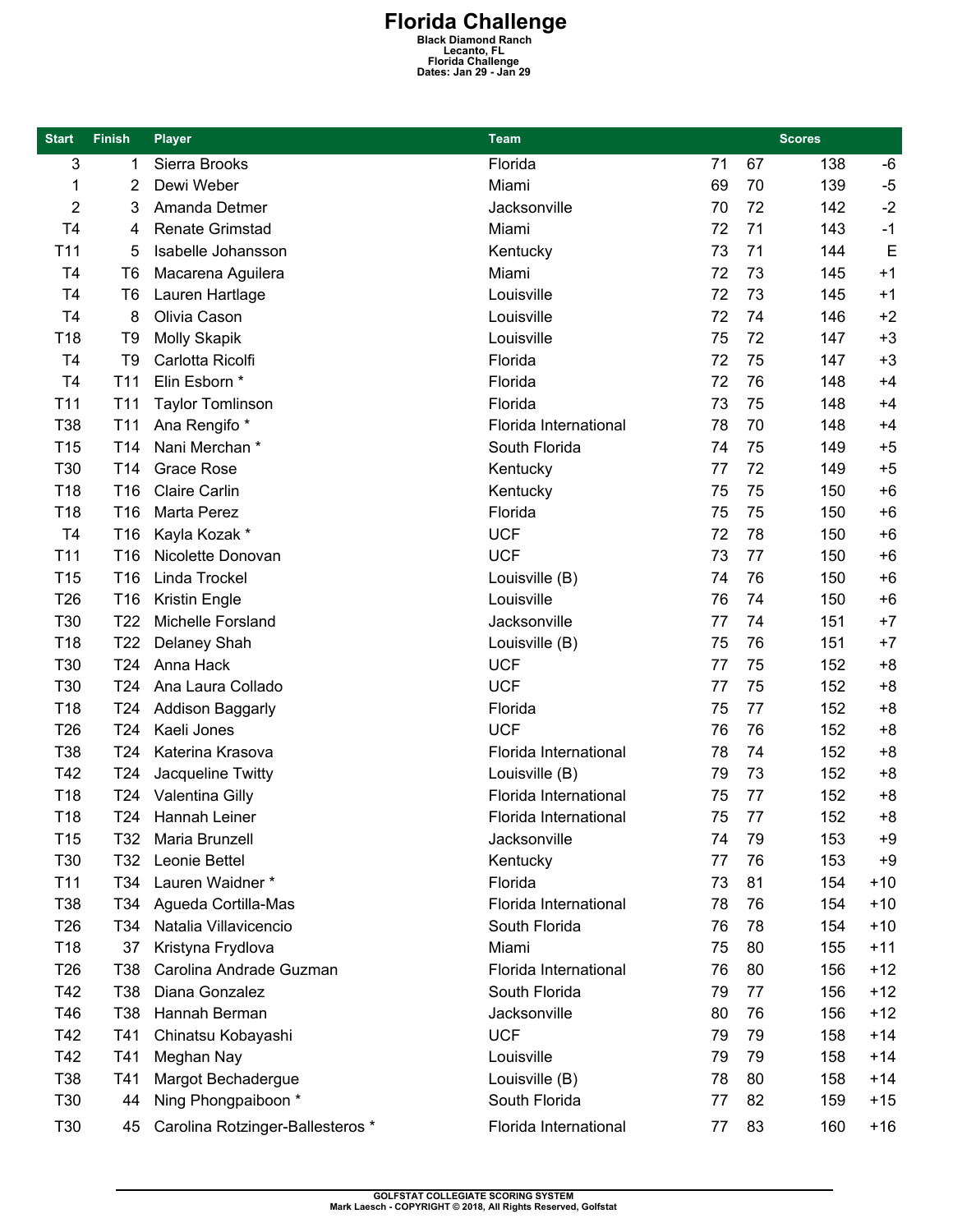## **Florida Challenge Black Diamond Ranch Lecanto, FL Florida Challenge Dates: Jan 29 - Jan 29**

| <b>Start</b> | <b>Finish</b> | <b>Player</b>        | <b>Team</b>           | <b>Scores</b> |    |     |       |
|--------------|---------------|----------------------|-----------------------|---------------|----|-----|-------|
| T30          | 46            | Maria Juliana Fueyo  | Jacksonville          | 77            | 84 | 161 | $+17$ |
| 53           | T47           | <b>Haley Danford</b> | South Florida         | 85            | 77 | 162 | $+18$ |
| T51          | T47           | Sarah Fite *         | Kentucky              | 83            | 79 | 162 | $+18$ |
| T51          | T47           | Diana Velez *        | Florida International | 83            | 79 | 162 | $+18$ |
| T48          | 50            | Roos Haarman         | Miami                 | 82            | 82 | 164 | $+20$ |
| 54           | T51           | Sophie Stone         | South Florida         | 87            | 78 | 165 | $+21$ |
| T48          | T51           | Josephine Chang      | Kentucky              | 82            | 83 | 165 | $+21$ |
| T48          | T51           | Diane Burress        | South Florida         | 82            | 83 | 165 | $+21$ |
| 56           | 54            | Gabriela Powel *     | Florida International | 90            | 78 | 168 | $+24$ |
| T46          | 55            | Jordan Susce         | Louisville (B)        | 80            | 92 | 172 | $+28$ |
| 55           | 56            | Serena Hou *         | Miami                 | 89            | 87 | 176 | $+32$ |
| 57           | 57            | Maddie Barrow *      | South Florida         | 93            | 91 | 184 | $+40$ |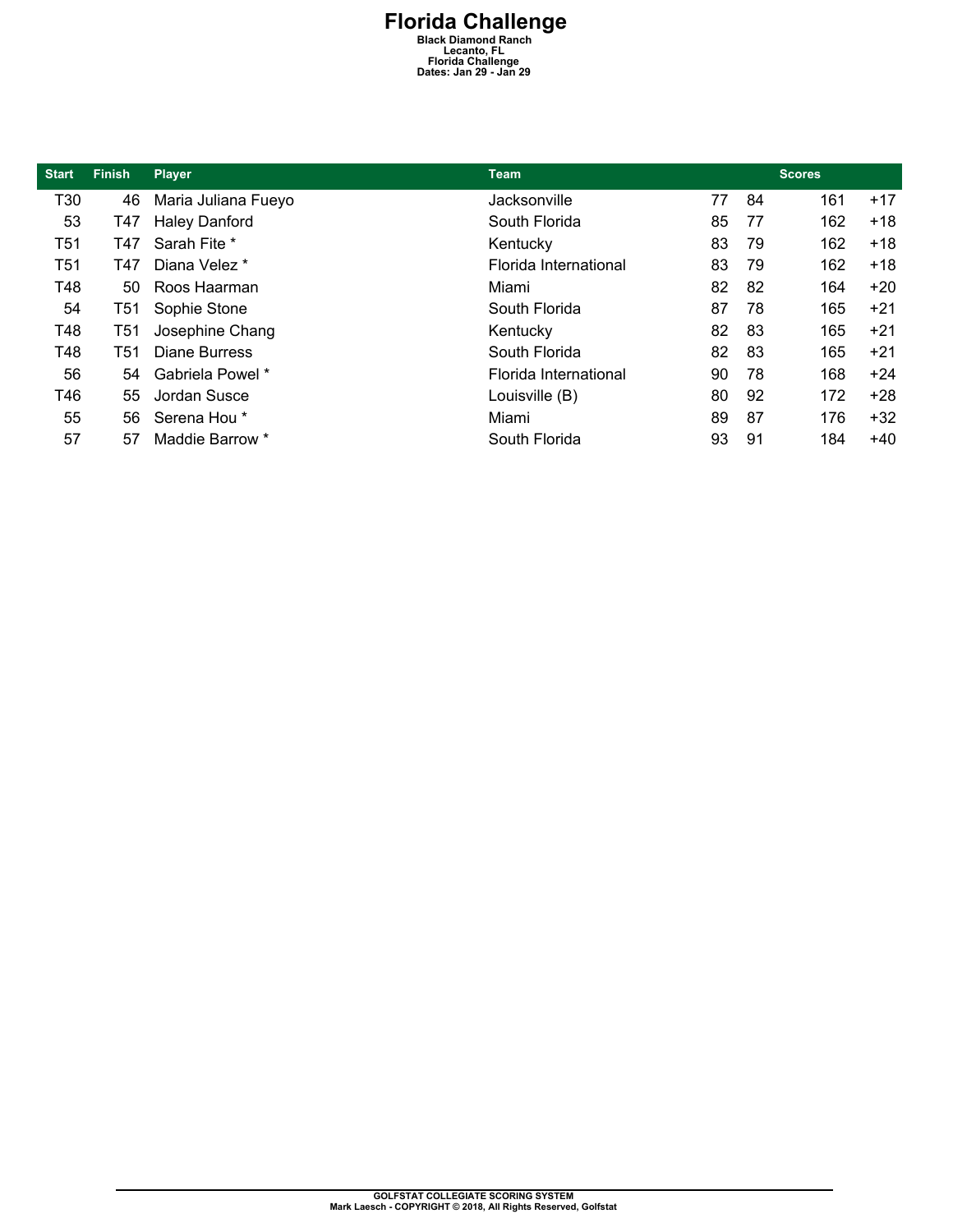## **Florida Challenge Black Diamond Ranch Lecanto, FL Florida Challenge Dates: Jan 29 - Jan 29**

| Pos.                    | Team/Player (seed)           | Rd 1    | Rd <sub>2</sub> | <b>Total</b> |
|-------------------------|------------------------------|---------|-----------------|--------------|
| $\mathbf{1}$            | Miami                        | 288     | 294             | 582          |
| $\overline{\mathbf{c}}$ | Dewi Weber (1)               | 69      | 70              | 139          |
| 4                       | Renate Grimstad (2)          | 72      | 71              | 143          |
| T <sub>6</sub>          | Macarena Aguilera (4)        | 72      | 73              | 145          |
| 37                      | Kristyna Frydlova (3)        | 75      | 80              | 155          |
| 50                      | Roos Haarman (5)             | 82      | 82              | 164          |
| $\mathbf{2}$            | Florida                      | 291     | 292             | 583          |
| $\mathbf{1}$            | Sierra Brooks (1)            | 71      | 67              | 138          |
| T9                      | Carlotta Ricolfi (4)         | 72      | 75              | 147          |
| T11                     | Taylor Tomlinson (2)         | 73      | 75              | 148          |
| T16                     | Marta Perez (5)              | 75      | 75              | 150          |
| T24                     | Addison Baggarly (3)         | 75      | 77              | 152          |
| 3                       | Louisville                   | 295     | 293             | 588          |
| T <sub>6</sub>          | Lauren Hartlage (2)          | 72      | 73              | 145          |
| 8                       | Olivia Cason (3)             | 72      | 74              | 146          |
| T9                      | Molly Skapik (1)             | 75      | 72              | 147          |
| T16                     | Kristin Engle (5)            | 76      | 74              | 150          |
| T41                     | Meghan Nay (4)               | 79      | 79              | 158          |
| 4                       | Kentucky                     | 302     | 294             | 596          |
| 5                       | Isabelle Johansson (3)       | 73      | 71              | 144          |
| T14                     | Grace Rose (1)               | $77 \,$ | 72              | 149          |
| T16                     | Claire Carlin (4)            | 75      | 75              | 150          |
| T32                     | Leonie Bettel (2)            | 77      | 76              | 153          |
| T51                     | Josephine Chang (5)          | 82      | 83              | 165          |
| 5                       | Jacksonville                 | 298     | 301             | 599          |
| 3                       | Amanda Detmer (3)            | 70      | 72              | 142          |
| T22                     | Michelle Forsland (1)        | 77      | 74              | 151          |
| T32                     | Maria Brunzell (2)           | 74      | 79              | 153          |
| T38                     | Hannah Berman (4)            | 80      | 76              | 156          |
| 46                      | Maria Juliana Fueyo (5)      | 77      | 84              | 161          |
| 6                       | <b>UCF</b>                   | 303     | 303             | 606          |
| T16                     | Nicolette Donovan (1)        | 73      | 77              | 150          |
| T24                     | Anna Hack (2)                | 77      | 75              | 152          |
| T24                     | Kaeli Jones (3)              | 76      | 76              | 152          |
| T24                     | Ana Laura Collado (5)        | 77      | 75              | 152          |
| T41                     | Chinatsu Kobayashi (4)       | 79      | 79              | 158          |
| 7 <sup>7</sup>          | <b>Florida International</b> | 304     | 304             | 608          |
| T24                     | Hannah Leiner (2)            | 75      | 77              | 152          |
| T24                     | Katerina Krasova (3)         | 78      | 74              | 152          |
| T24                     | Valentina Gilly (4)          | 75      | $77\,$          | 152          |
| T34                     | Agueda Cortilla-Mas (5)      | 78      | 76              | 154          |
| T38                     | Carolina Andrade Guzman (1)  | 76      | 80              | 156          |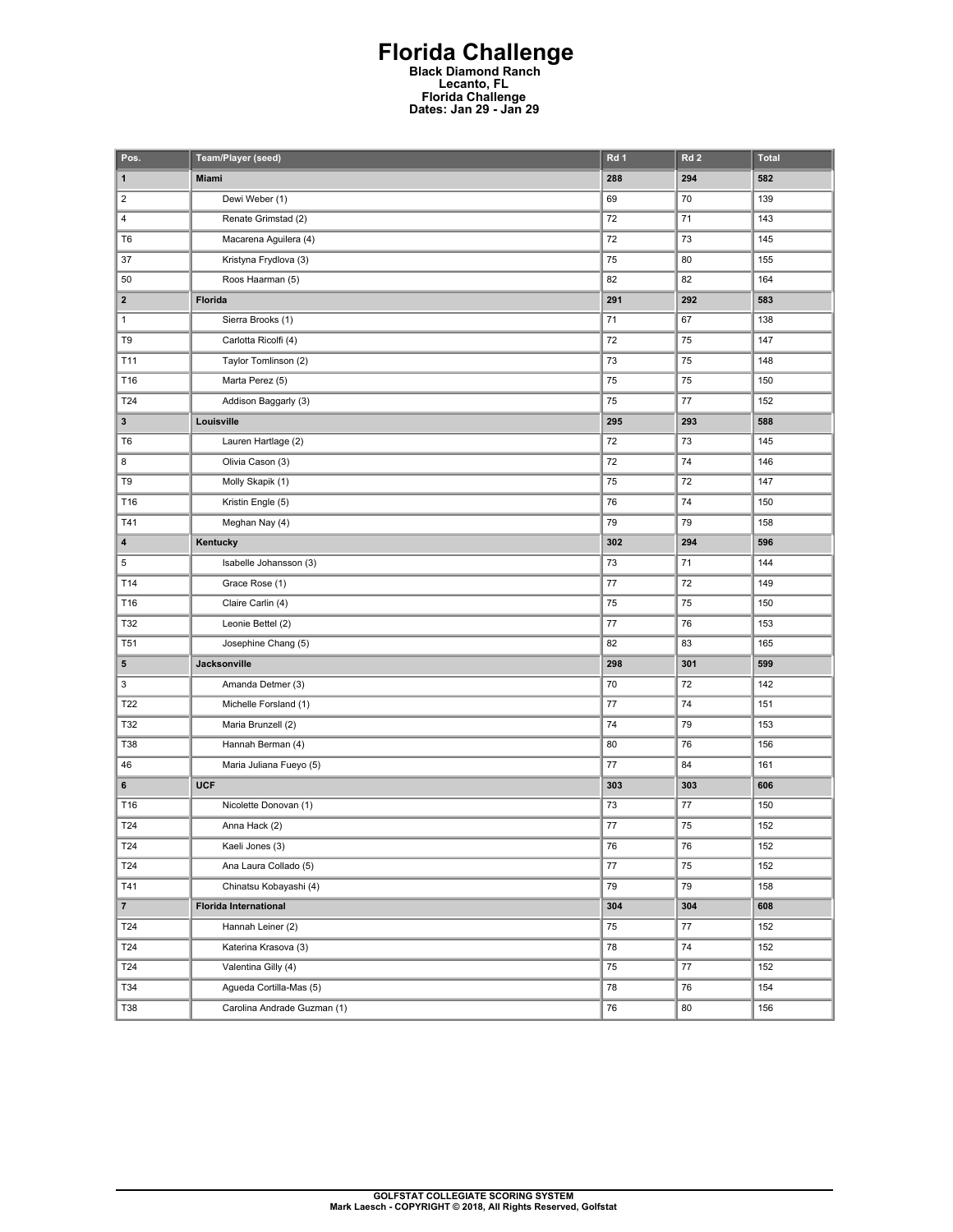| Pos.       | Team/Player (seed)        | Rd 1 | Rd <sub>2</sub> | Total |
|------------|---------------------------|------|-----------------|-------|
| 8          | Louisville                | 306  | 305             | 611   |
| T16        | Linda Trockel (4)         | 74   | 76              | 150   |
| T22        | Delaney Shah (2)          | 75   | 76              | 151   |
| T24        | Jacqueline Twitty (1)     | 79   | 73              | 152   |
| T41        | Margot Bechadergue (3)    | 78   | 80              | 158   |
| 55         | Jordan Susce (5)          | 80   | 92              | 172   |
| 9          | <b>South Florida</b>      | 322  | 310             | 632   |
| T34        | Natalia Villavicencio (1) | 76   | 78              | 154   |
| <b>T38</b> | Diana Gonzalez (4)        | 79   | 77              | 156   |
| T47        | Haley Danford (5)         | 85   | 77              | 162   |
| <b>T51</b> | Sophie Stone (2)          | 87   | 78              | 165   |
| <b>T51</b> | Diane Burress (3)         | 82   | 83              | 165   |